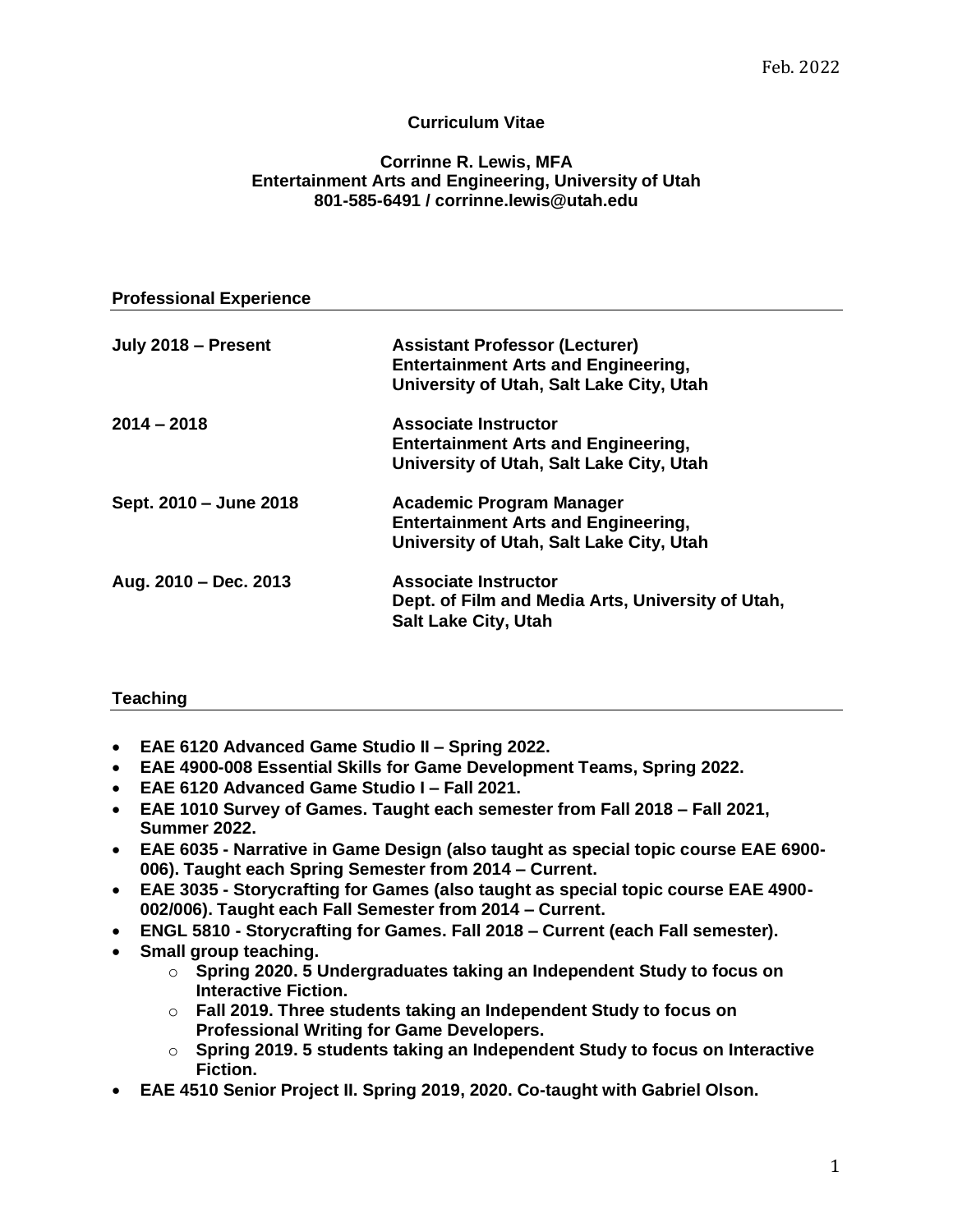- **EAE 6110 Projects 1. Spring 2019, 2020. Co-taught with Ryan Bown.**
- **EAE 6100 Rapid Prototyping. Fall 2018. Co-taught with Robert Kessler, Ryan Bown.**
- **CS 7944 Computational Narrative Seminar. Spring 2018. Co-taught with R. Michael Young, Rogelio E. Cardona-Rivera.**
- **FILM 2700/FA 2700 - Intro to Videogames. Taught one section each semester from Fall 2010 to Fall 2013.**

## **Curriculum Development**

- **EAE 4900-008 – Essential Skills for Game Development Teams.**
- **Interdisciplinary Digital Storytelling Certificate (Fall 2020).**
- **EAE 1010 – Survey of Games (Fall 2018).**
- **Co-designed Minor in Games, Approved Spring 2018.**
- **Co-designed Bachelor of Science in Games, Approved Fall 2017.**
- **Co-designed and taught a workshop on art and narrative in videogames with Gabriel Olson, June 2017.**
- **Co-designed MBA/Masters of Entertainment Arts and Engineering Dual Degree, Approved January 2016.**
- **EAE 6035 - Narrative in Game Design (Spring 2014).**
- **EAE 3035 - Storycrafting for Games (Fall 2014).**
- **Collaborated on the Masters of Entertainment Arts and Engineering, Approved March 2013.**

## **Service**

## **Internal/University of Utah**

- **University of Utah Senate Advisory Committee on Equity, Inclusion, and Diversity, August 2020 (3-year term), co-chair of Ageism/Rankism sub-committee.**
- **College of Engineering Undergraduate Curriculum Committee member, beginning Fall 2021.**
- **Entertainment Arts and Engineering Undergraduate Director, Fall 2018 – Current.**
- **Curriculum Committee member, Entertainment Arts & Engineering, beginning Spring 2021.**
- **Interdisciplinary Computing Bldg. Feasibility Study Committee – Summer 2020.**
- **Committee member for PhD Candidate, Rush Sanghrajka.**
- **Production Track Admissions Committee Member, from Spring 2020 to current.**
- **Faculty Advisor for EAE's sponsored service club 'Away from Keyboard.' Spring 2019 – Current.**
- **Undergraduate Syllabus Review Committee Chair, Spring 2019.**
- **Global Game Jam, Planning Committee Member, Spring 2019.**
- **Course supervisor for Business of Games (adjunct mentoring), Fall 2018.**
- **Entertainment Arts and Engineering Executive Committee, 2015 – 2018.**
- **State of Utah Entrepreneur Challenge, First-round Judge, Feb. 2018.**
- **UBISOFT, Ubisoft Montreal Game Lab Competition, April 2013.**
- **Consulted on narrative on student game Reveal which won "Most Creative Use of Theme."**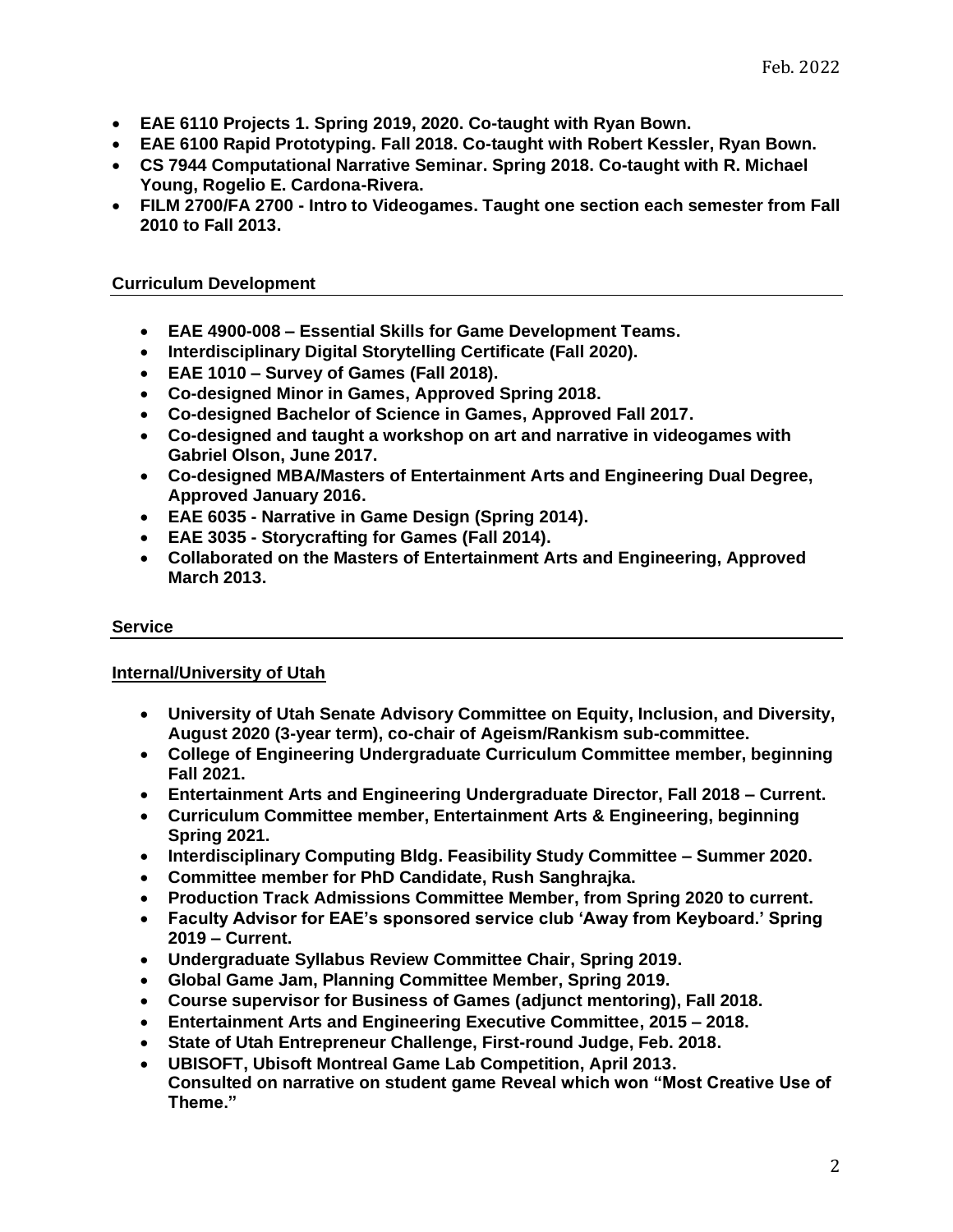# **Professional**

- **Bench to Bedside, Judge, 2021.**
- **ICIDS 2019 Art Exhibit Book, Editor (published December 2020).**
- **Bench to Bedside, Judge, 2020.**
- **Digital Games and Research Association (DiGRA), Conference Submission Reviewer, 2020.**
- **ICIDS 2019 Local Arrangements Chair.**
- **Bench to Bedside, Judge, 2019.**
- **Digital Games and Research Association (DiGRA), Conference Submission Reviewer, 2019.**
- **Foundations of Digital Games, Conference Submission Reviewer, 2019.**
- **Bench to Bedside, Judge, 2018.**
- **Digital Games and Research Association (DiGRA), Conference Submission Reviewer, 2018.**
- **Utah Digital Entertainment Network (UDEN), Advisory Board Member, 2015 – March 2020.**
- **Foundations of Digital Games Conference (FDG), Submission Reviewer, 2014.**
- **Women in Games International, Local Chapter Chair, 2012-2014.**

### **Publications**

- **Lewis, C., Hunter, A. (2022).** *Routledge Guide to 50 Key Video Games: Braid***. Manuscript submitted for publication.**
- **Zagal, J., Lewis, C. (2015) "Fighting Fantasies: Authoring RPG Gamebooks for Learning Game Writing and Design", 2015 RPG Summit at the 2015 Digital Games Research Association (DiGRA) Conference, Lüneburg, Germany. May 14-17, 2015.**

### **Awards**

- **College of Engineering, Spring 2021 Top 15% Undergraduate Teaching Recognition.**
- **College of Engineering, Fall 2020 Top 15% Undergraduate Teaching Recognition.**
- **College of Engineering, Spring 2020 Top 15% Undergraduate Teaching Recognition.**
- **College of Engineering, Spring 2019 Top 15% Undergraduate Teaching Recognition.**
- **College of Engineering, Fall 2018 Top Undergraduate Teaching Recognition (for 2 classes).**
- **College of Engineering, Spring 2018 Top Teaching Recognition.**
- **College of Engineering, Top 15% Teaching Recognition, Fall 2015, Fall 2016.**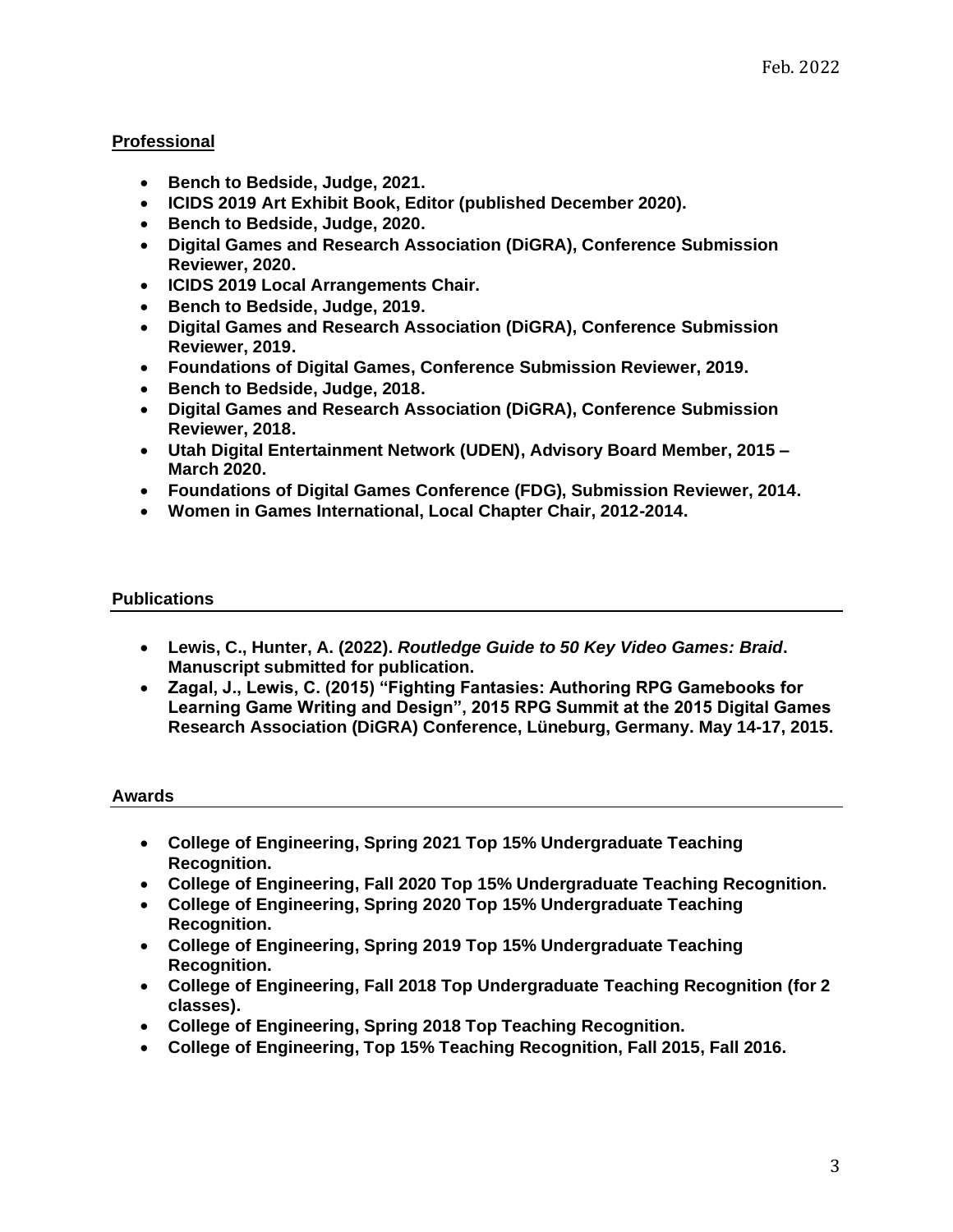## **WILDWORKS, Summer 2017 – Co-PI with Gabriel Olson**

**\$21,000 student project with local game company. I recruited the graduate student team and consulted on narrative development.** 

### **Invited Talks**

- **Utah Digital Entertainment Network #23 at Salt Lake Gaming Con, Panelist – Panel Discussion on Film and Videogames, June 27th, 2019.**
- **LightSpark Summit, Panelist – A New Market for Indie Game Producers, March 2018.**
- **Nerdtacular, Panelist – Video games, July 1, 2017.**
- **Salt Lake Comic Convention, Panelist – WORD GAMES: THE ART OF WRITING FOR VIDEO GAMES. September 5th, 2014.**
- **Nerdtacular, Panelist – Kickstarting your Projects, July 4th, 2014.**

#### **Media Appearances**

- **GeekWave Podcast, Episode 93: A New EAE Degree!, December 1, 2017.**
- **Appeared in the University of Utah's 2014 "Imagine U" Television Commercial.**

#### **Professional Memberships**

- **International Game Developer Association (IGDA) Member.**
- **Women in Games International.**

#### **Education**

| 2007 | Vermont College of Union Institute & University*, Montpelier VT, USA<br>M.F.A. in Writing for Children and Young Adults, Jan. 2007<br>Thesis - All Shapes and Sizes: The Gift of the Shapeshifter<br>(*program reformed in 2008 as 'Vermont College of Fine Arts') |
|------|--------------------------------------------------------------------------------------------------------------------------------------------------------------------------------------------------------------------------------------------------------------------|
| 2003 | University of Utah, Salt Lake City, UT, USA<br>B.A. in English, Creative Writing Emphasis, Dec. 2003<br><b>Magna Cum Laude</b>                                                                                                                                     |